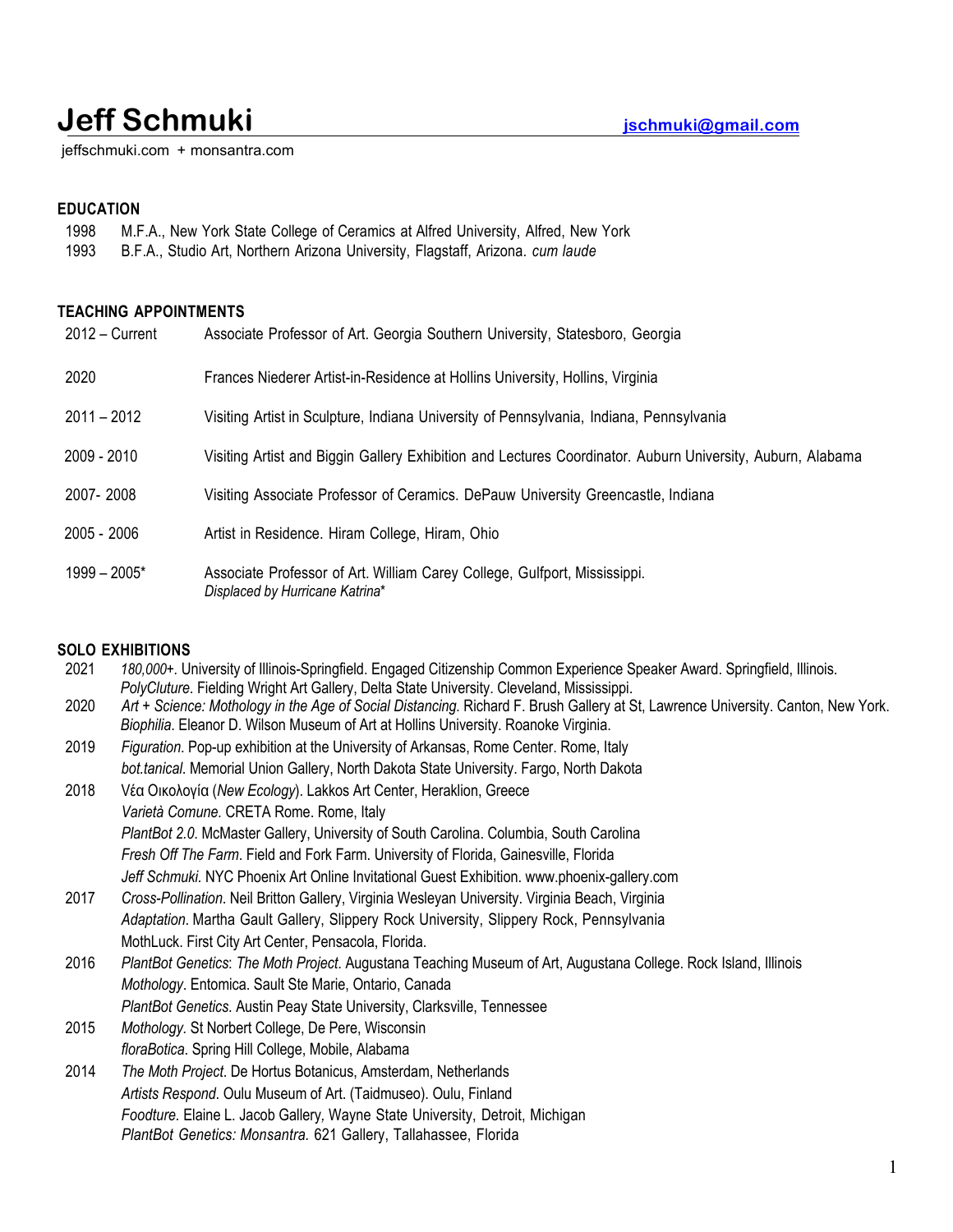*PlantBot Genetics*. Critical Contact Exhibition Series at the Cafritz Foundation Arts Center, Montgomery College, Takoma Park, Maryland

- 2013 *Homestead*. Gertrude Herbert Institute of Art, Augusta, Georgia *Monsantra*. The Studios of Key West. Key West, Florida
- 2012 *Monsantra.* The New Gallery, Calgary, Alberta, Canada *genAIRator*. Art League Houston, Project Space, Houston, Texas *Armagardden.* St. Edward's University, Fine Arts Gallery, Austin, Texas *PlantBot Genetics*, Sam Houston State University, Huntsville, Texas
- 2011 *The Green Shadow.* McColl Center for Visual Art, Charlotte, North Carolina
- 2010 *Agritecture.* Biggin Gallery, Auburn University, Auburn, Alabama
- 2008 *Pattern Recognition*. Richard E. Peeler Art Center, DePauw University, Greencastle, Indiana
- 2006 *Reconstructions*. Malone Gallery, Troy University, Troy, Alabama
- 2002 *Decoys and More*. Woods Art Gallery, University of Southern Mississippi, Hattiesburg, Mississippi
- 2001 *Recent Works*. George Ohr Museum, Biloxi, Mississippi
- 1999 *Elements*. Osterle Gallery, North Central College, Naperville, Illinois

### **TWO PERSON EXHIBITIONS**

2014 *Ecology Revisioned*. Prescott College Art Gallery at Sam Hill Warehouse. Prescott, Arizona

#### **SELECTED GROUP EXHIBITIONS**

#### **exhibitions slated for 2020 rescheduled for 2021 due to Covid-19 restrictions.**

- 2023 TBA. *Food Justice: Growing a Healthier Community through Art*. The Gallery at Penn College, Williamsport, Pennsylvania TBA. *Food Justice: Growing a Healthier Community through Art*. Fuller Craft Museum. Brockton, Maine
- 2022 TBA. *Food Justice: Growing a Healthier Community through Art*. Ohio Craft Museum. Columbus, Ohio TBA. CRETA Rome Residency Exhibition. Rome, Italy

*Neighbor Nature*. Montevallo University, Montevallo, Alabama

- *Food Justice: Growing a Healthier Community Through Art*. Southern Ohio Museum. Portsmouth, Ohio *Splinters in the Ongoing Normal*. Project Gallery V. New York, New York
- 2021 *Food Justice: Growing a Healthier Community Through Art*. Contemporary Craft. Pittsburgh, Pennsylvania *Lost in the Weeds: Nature and Climate Change*. Athens Institute of Contemporary Art. Athens, Georgia *Handles and Spouts: Teapots*. Phoenix Airport Museum Collection. Phoenix Sky Harbor International Airport, Phoenix, Arizona
- 2020 *Lift-Off Sessions*. Pinewood Studios, January Screening. Iver Heath, Buckinghamshire, England *Grey / Gray (Matters*). Divisible Projects. Dayton, Ohio. *ArtWork(ers) United*. University of North Florida. Curator Jenny Hager and the Creatives. Jacksonville, Florida. *Home as Situation*. Bolivair Art Gallery, University of Kentucky. Lexington, Kentucky. *Contaminated*. The Institute for Aesthetic Advocacy and Institute for Digital Humanities. Minneapolis, Minnesota *Quarantine Zine. Issue 2: Alone and Together*. Newburgh, New York. *Ostraka.* ARTexchange at CAA. Hoken Gallery. Columbia College, Chicago, Illinois *Tokens of Appreciation*. John Michael Kohler Arts Center. Sheboygan, Wisconsin. Daily Trumpet. Invitational Instagram Exhibition. Independent Arts Jonathan Horowitz. New York, New York. www.dailytrumpet.us
- 2019 *Exposicion Artistas Internacionales. Espacio Little, Seville, Spain PlantBot Genetics*. Lanzarote Arts Festival. Canary Islands, Spain *PlantBot Genetics*. Larroque Arts Festival, Larroque, France *In Service*. Concurrent exhibition during NCECA. Northern Clay Center. Minneapolis, Minnesota *Ferment*, Concurrent exhibition during NCECA, Minneapolis College, Whitney Fine Arts Center. Minneapolis, Minnesota *Lie, Cheat, Steal*. Lyon College, Kesge Gallery. Batesville, Arkansas. *Collective Inaction*. Memorial Union Gallery, North Dakota State University. Fargo, North Dakota *Ceramics +.* Mesa Community College Art Gallery. Southern/Dobson Campus. Mesa, Arizona
- 2018 *When The Winters Were Still Really Cold (The Rhine)*. Useable Space. Milwaukee, Wisconsin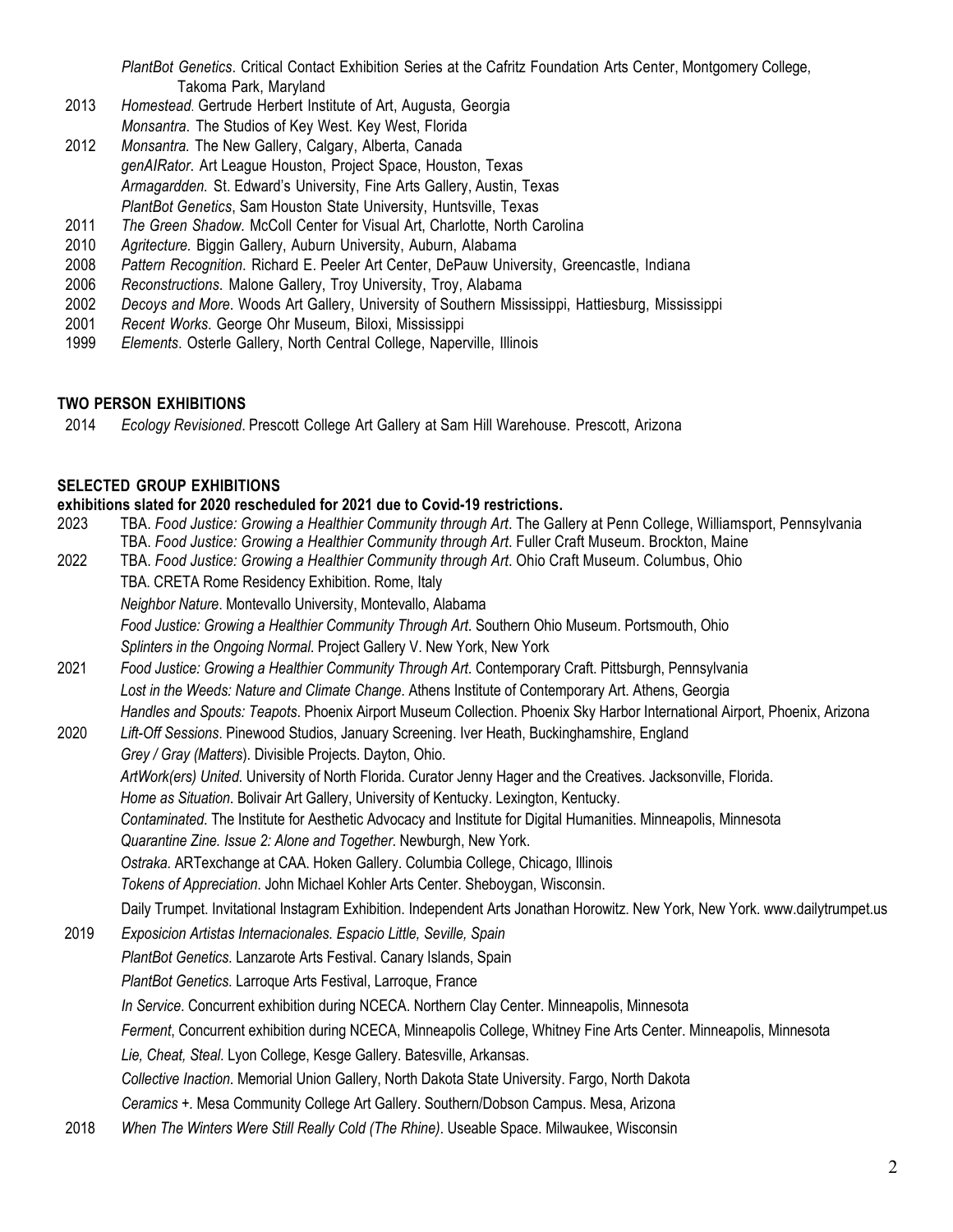*Clay Review IV*. Abernathy Arts Center. Sandy Springs, Georgia *GardenBot.* Artfields, Lake City South Carolina  *A Northward Migration (contributor).* Lewis Ginter Botanical Garden, Richmond, Virginia *CeramicAppignano*. Convivium, in collaboration with Paolo Porelli, IV Edizione Concorso Nazionale. Appignagno, Italy  *Hambidge Art Gala.* Design District, Atlanta, Georgia 2017 *Pollinate*. HUBweek, City Hall Plaza. Boston, Massachusetts. *Crossing Boundaries: Art and the Future of Energy.* Pensacola Museum of Art, Pensacola, Florida. *PlantBot Genetics*. STEAM2017. University of Western Florida, Pensacola, Florida. *The Art of Healthy Living*. i.d.e.a. Museum. Mesa, Arizona. *Creative Hive Gala.* Colony Square. Atlanta, Georgia. 2016 *Insecta*. Haber Space at Central Booking, New York, New York. *Digital Culture*. CICA Museum, Gimpo, South Korea. *RE•BOTICA.* Fed Galleries at Kendall College of Art and Design of Ferris State University. Grand Rapids, Michigan. *Manchester: RVA Street Art Festival*. Southern States Silos. Richmond, Virginia. *Garden Week*. Gallery 1708. Richmond, Virginia *Methodologies.* East Stroudsburg University. East Stroudsburg, Pennsylvania. *Impending Future*. Lycoming College Art Gallery. Williamsport, Pennsylvania. 2015 *ESPACIO ENTER*: International Festival of Creativity, Innovation, and Digital Culture. TEA, Tenerife Espacio de las Artes. Tenerife, Canary Islands, Spain. *Clay in GA Invitational: Ceramic Educators in the Red Clay State*. Wesleyan College, Macon, Georgia. *Maintenance Mode*. Public Space One. Iowa City, Iowa. *Maize y Mas*: Legion Arts. Cedar Rapids, Iowa. *Turndown Service*. COOP Popup Gallery at SECAC. Pittsburgh, Pennsylvania. *AgriCULTURE.* Herndon Gallery, Antioch College. Yellow Springs, Ohio. *The Weight of the World: A Contemporary Art Exhibition of Affect and Reason*. Arizona State University Institute for Humanities Research (IHR). Tempe, Arizona *Sustainability Solutions Festival*. City of Phoenix. Phoenix, Arizona. *Balance-Unbalance: An International Conference on Water, Climate, and Place* - group exhibition, Arizona State University Galleries. Tempe, Arizona *Footing the Bill: Art and Our Ecological Footprint*. Art Works For Change, online exhibition. *Embodied Place: Observations and Notations*. Sierra Nevada College. Incline Village, Nevada. 2014 *Marfa Dialogues/St. Louis.* The Pulitzer Foundation for the Arts, PXSTL. St Louis, Missouri *Biotic*. Pearl Conrad Gallery at Ohio State University, Mansfield. Mansfield, Ohio. *Mediated Realities*. Freedman Gallery. Albright College. Reading, Pennsylvania. *Arts/Industry: Collaboration and Revelation*. John Michael Kohler Arts Center. Sheboygan, Wisconsin. *Hunter/Gatherer*, Truman State University Art Gallery, Kirksville, Missouri. *Wings and Wheels*. Phoenix Sky Harbor International Airport, Terminal 3, Level One. Phoenix, Arizona. *Entomological.* Roy C. Moore Art Gallery. University of North Georgia at Gainesville. Gainesville, Georgia. *Sustainability*. Diane Kidd Gallery, Tiffin University, Tiffin, Ohio. *Art in Odd Places (AiOP)*: The Artifacts. Colonel's Row, Governors Island, New York, New York. 2013 *InLight Richmond*. 1708 Gallery. Richmond, Virginia. *Same Difference.* Phoenix Sky Harbor International Airport, Terminal 3, Level One. Phoenix, Arizona. *Shine On.* Hambidge Center for Creative arts and Sciences Invited Artist. Rabun Gap, Georgia. *PlantBot ArtLab* McColl Center Environmental Artist in Residence RECAP Intervention. Charlotte, North Carolina. *PlantBot Genetics and the 91%.* AIOP 2013: NUMBER Greensboro, Greensboro, North Carolina. *6 Years In: The Warehouse*. Salina Art Center. Salina, Kansas *PlantBot Genetics*. Westobou Festival. Augusta, Georgia. *Vahki Revisited*. Mesa Contemporary Arts Museum at Mesa Arts Center. Mesa, Arizona. 2012 *Public Trust*. Flux Factory, Long Island City, New York *New Country: Ruralism in Contemporary Art*. Claypool-Young Art Gallery, Morehead State University. Morehead, Kentucky *Sound of IT 3. Compositions In the Spirit of John Cage.* Garage 4141, San Diego, California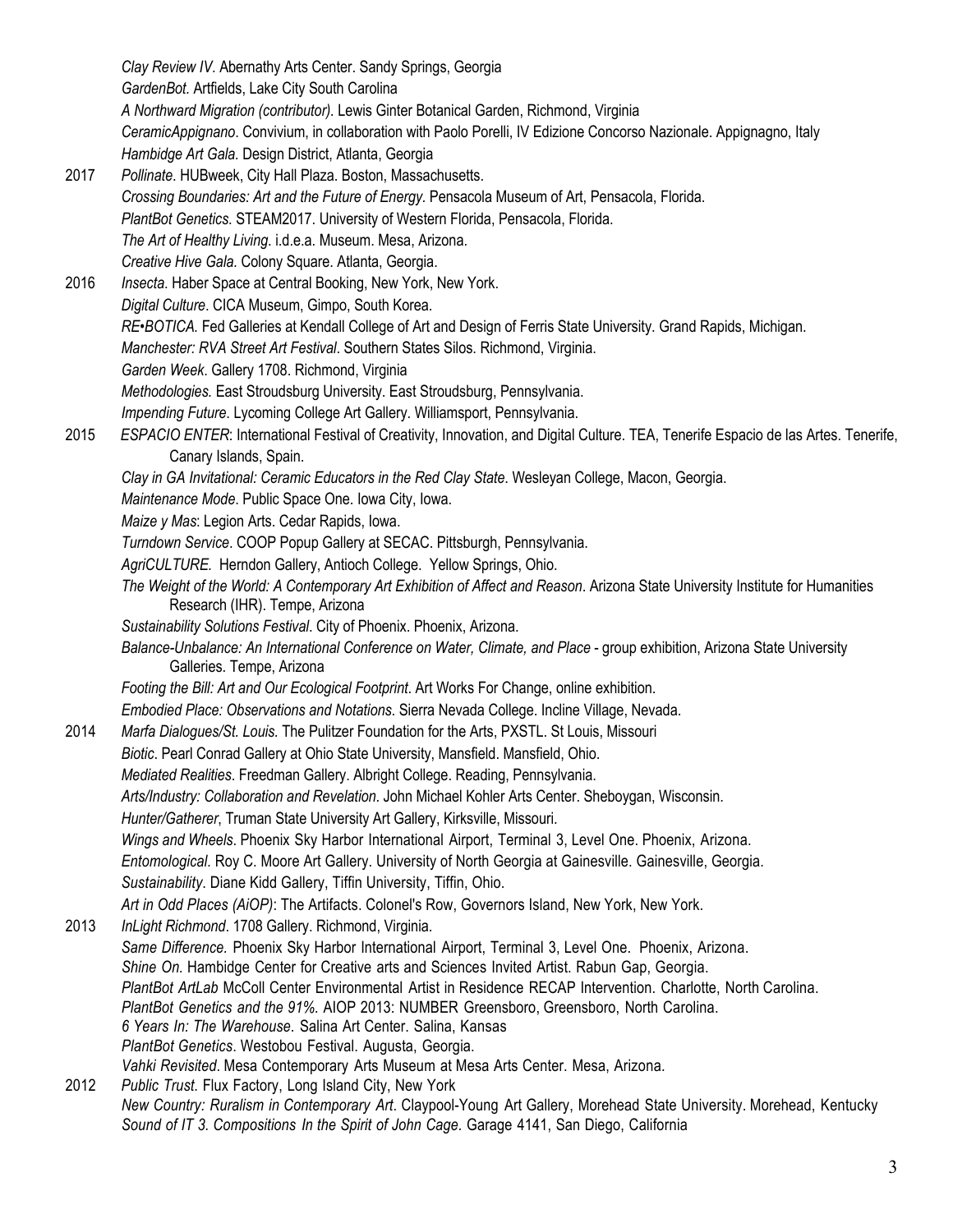*Whale Oil to Whole Foods.* Greene County Council on the Arts Gallery & Greene County Cornell Cooperative Extension, Catskills, New York *Whale Oil to Whole Foods Part 2*. Cornell Cooperative Extension of Greene County, Agroforestry Resource Center, Acra, New York *Plein Air*. International Group Exhibition, Airplane Gallery New York, New York *Ecologies of Food: Past, Present, Future*. Lederer Gallery, SUNY Geneseo, Geneseo, New York *Bushwick Basel*. Bushwick Art District Open Studios and Galleries, Brooklyn, New York *Hydroponic/Hydrophone*. Sound Art DJ Set at Creative iBar, KoPAS (Korea Performance Art Spirit), Seoul, South Korea 2011 *Lift Off: Earthlings and the Great Beyond.* Paul Robeson Galleries, Rutgers University, Newark, New Jersey (catalogue) *Everything is Turning into Something Else*. Drift Station Gallery and Performance Space, Linclon, Nebraska. *Cerebral Departure: Investigations in Contemporary Issues.* SpaceCamp Gallery, Indianapolis, Indiana *PlantBot Genetics*. Billboard Art Project, Reading, Pennsylvania *PlantBot Genetics*. Billboard Art Project, Baton Rouge, Louisiana *PlantBot Genetics*. Billboard Art Project, San Bernardino, California *Terra-Cotta, Primitive Future*. Clayarch Gimhae Museum, Gimhae, South Korea (catalogue) *E.V.A. (Experimental Video Art)* BachModern Autumn Screening, Salzburg, Austria *Edge of Life: Forest Pathology Invitational*. Cole Art Center, Stephen F. Austin State University. Nacogdoches, Texas *Edge of Life: Forest Pathology in Art*. Environmental Education, Science, and Technology (ESSAT) Building, Eagle Exhibit Hall, University of North Texas, Denton, Texas. *Work Makes the Work*. Eisentrager-Howard Gallery, University of Nebraska – Lincoln (catalogue) *There's No Place Like...*. The Renaissance Center, Dickson, Tennessee *Drawing On Alabama*. Biggin Gallery, Auburn University, Auburn, Alabama *Digital Checkpoints Exhibition,* (FLEFF) Finger Lakes Environmental Film Festival, Ithica College, Ithica, New York. 2010 풍부한 무질서(*Rich Disorganization)*. Project Space 333, Seoul Art Space Geumcheon, Seoul, South Korea (catalogue) 제프 슈무키 *(Tunnel Vision).* Seoul Art Space Geumcheon, Seoul, South Korea *The Edge of the Universe.* Shepparton Art Gallery, Victoria, Australia *4th Cairo Video Festival. Medrar for Contemporary Art,* Goethe Institute, Cairo, Egypt *"A Brief History of…".* Two-Minute Film Festival, Carnegie Museum of Art, Pittsburg, Pennsylvania *InLight Richmond*. 1708 Gallery, Green Award, Richmond, Virginia *dis.place.ment.* Urban Institute for Contemporary Art (UICA), Grand Rapids, Michigan *Lens Based Image*. Desotorow Gallery, Savannah, Georgia 2009 *56th Premio Faenza.* International Competition of Contemporary Ceramic Art, Faenza, Italy *Imprints.* Mesa Contemporary Arts Center, Mesa, Arizona *Retractions*. Root Division, San Francisco, California *Radius 250.* McComas Art Gallery, Mississippi State University, Starkville, Mississippi *The Shore*. Gelbke Art Center Gallery, Hiram College, Hiram, Ohio 2008 *Dog Eared: Revealing the Contents of Artist's Books*, Purdue University, Patty and Rusty Rueff Gallery, West Lafayette, Indiana 2007 M*ississippi Invitational*. Mississippi Museum of Art, Jackson, Mississippi (catalogue) 2006 *Sydney Myer Fund International Ceramic Exhibition*. Shepparton Art Gallery, Victoria, Australia *Topographies.* Ortlip Art Gallery, Houghton College, Houghton, New York *Forested Landscape*. Creative Field Studies Program, Frohing Gallery, Hiram College, Hiram, Ohio *Abstract Currents*. Turman Art Gallery at Indiana State University, Terre Haute, Indiana 2005 *3rd World Ceramic Biennale*. Icheon World Ceramic Center, Icheon, South Korea (catalogue) *Mississippi Invitational.* Mississippi Museum of Art, Jackson, Mississippi (catalogue) 2004 *Southeastern Juried Exhibition*. Mobile Museum of Art, Mobile, Alabama *Uncommon Clay: Different Directions in Clay.* Space 301, Mobile, Alabama 2003 *Mississippi Invitational.* Mississippi Museum of Art, Jackson, Mississippi (catalogue) *NCECA Clay National Exhibition.* San Diego, California (catalogue) *Sydney Myer Fund International Ceramic Exhibition*. Victoria, Australia (catalogue) 2001 *Faculty Exhibition.* William Carey College, Gulfport, Mississippi 2000 *Artists on their Own*. Jane Heartsook Gallery, New York, New York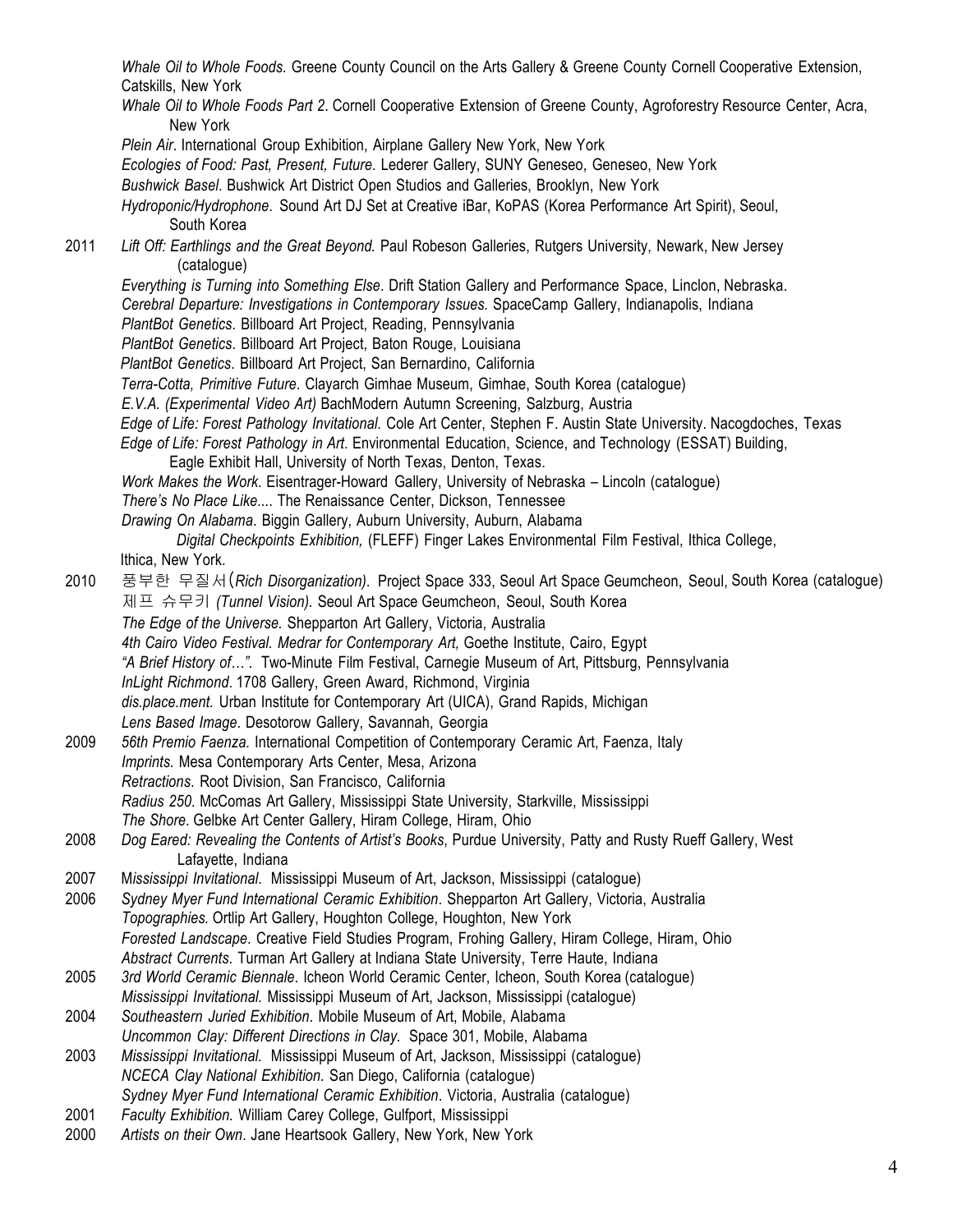*Sydney Myer Fund International Ceramic Exhibition*. Victoria, Australia (catalogue)

- 1999 *Arizona Biennial*. Tucson Museum of Art, Tucson, Arizona
- 1998 *La Phoeniquera*. MARS Artspace, Phoenix, Arizona
- 1997 *Fletcher Challenge.* Auckland Museum and Institute, Auckland, New Zealand (catalogue)
- 1996 *Fletcher Challenge.* Auckland Museum and Institute, Auckland, New Zealand (catalogue)
- 1995 *ANA-24.* Holter Museum of Art, Helena, Montana

#### **ARTIST IN RESIDENCE & VISITING ARTIST APPOINTMENTS**

- 2022 CRETA Rome Residency. Rome, Italy
- 2021 Mauser Foundation EcoHouse. Parrita, Costa Rica
- 2020 The Studios of Belgrade, Belgrade, Serbia (cancelled due to Covid-19 travel restrictions)
- 2020 Frances Niederer Artist-in-Residence at Hollins University. Hollins, Virginia
- 2019 Airgentum. Artist Residency. Seville, Spain Northern Clay Center Visiting Artist. Minneapolis, Minnesota
- 2018 CRETA Rome Residency. Rome, Italy Lakkos Art Center Artist in Residence. Heraklion, Greece
- 2017 Hambidge Center for Art and Sciences Residency. Raybun Gap, Georgia.
- 2016 Augustana Teaching Museum of Art, Augustana College. Rock Island, Illinois. Hambidge Center for Art and Science Residency. Rabun Gap, Georgia.
- 2015 St. Norbert College Department of Art, Artist in Residence. De Pere, Wisconsin. The Studios of Key West Artist Residency. Key West, Florida.
- 2014 KulttuuriKauppila Artist in Residence. Ii, Finland.
- Buitenwerkplaats Artist in Residence, Amsterdam, Netherlands.
- 2013 Kimmel Harding Nelson Center for the Arts Residency. Nebraska City, Nebraska. McColl Center for Visual Art Environmental Artist in Residence. Charlotte, North Carolina.
- 2012 The Hafnarborg Centre Artist in Residence. Hafnarfjörður, Iceland. European Ceramic Workcentre CAD/CAM Residency. Hertogenbosch, Netherlands (declined) The Millay Colony for the Arts Residency. Austerlitz, New York (declined) The Prairie Center for the Arts Residency. Peoria, Illinois
- 2011 I-Park Residency Fellow, East Haddam, Connecticut Atlantic Center for the Arts, Associate Artist Residency. New Smyrna Beach, Florida School of Making Thinking Collaborative Residency. Delancey, New York
- 2010 American Academy in Rome. Visiting Artist, Rome, Italy Seoul Art Space Geumcheon, Artist in Residence, Seoul, South Korea
- 2009 I-Park Residency Fellow, East Haddam, Connecticut Salina Art Center Artist Initiative Residency, Salina, Kansas Studios Midwest Residency, Galesburg, Illinois
- 2008 Ox-Bow (SAIC) Fall Residency Award, Saugatuck, Michigan
- 2007 Central Wyoming College Artist Residency, Riverton, Wyoming
- 2006 Santa Fe Art Institute Residency, Santa Fe, New Mexico Houghton College, Houghton, New York Visiting Artist, Indiana State University, Terre Haute, Indiana
- 1996 Kohler Arts/Industry Residency, John Michael Kohler Arts Center, Sheboygan, Wisconsin
- 1993-96 The Phoenix Center, Resident Artist, Phoenix, Arizona

#### **GRANTS, FELLOWSHIPS, COMMISSIONS, and HONORS**

- 2020 Competitive Sabbatical Award. Georgia Southern University. Statesboro, Georgia. SECAC Representative for the State of Georgia
- 2019 SECAC Artist Grant, Honorable Mention. Chattanooga, Tennessee. SECAC Representative for the State of Georgia. Sustainability Fee Grant for *Tiny Mural 2*. Georgia Southern University. Statesboro, Georgia. *Tiny Mural*. Georgia Southern University, Armstrong Campus Science Center. Savannah, Georgia.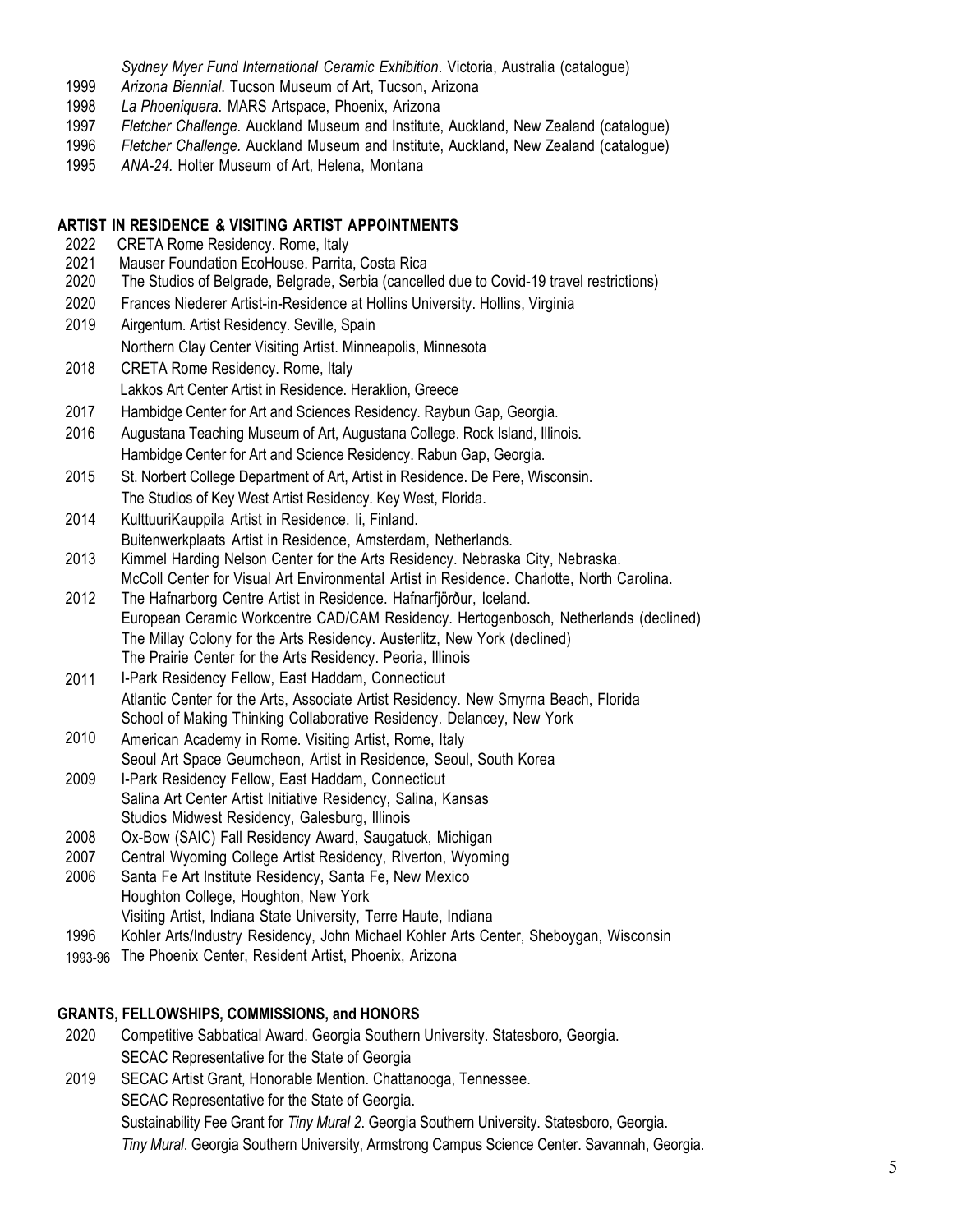- 2018 SECAC Representative for the State of Georgia. Sustainability Fee Grant for *Tiny Mural*. Georgia Southern University. Statesboro, Georgia. Faculty Service Award. Georgia Southern University. Statesboro, Georgia.
- 2017 SECAC Representative for the State of Georgia. How Design Promotional and Marketing Award for PlantBot Genetics Field Guide, Designer Jarred Elrod. Faculty Service Award. Georgia Southern University. Statesboro, Georgia.
- 2016 Seed Grant, ArtPrize 8. Grand Rapids, Michigan. The Hooded Warbler Fellowship for the Natural Sciences. Hambidge Center for Arts and Sciences, Raybun, Gap, Georgia.
- 2015 Moth Project NEA Art Works Grant via St. Norbert College Department of Art. De Pere, Wisconsin
- 2014 Marfa Dialogues/St. Louis Program Grant. The Pulitzer Foundation for the Arts. St Louis, Missouri Sustainability Fee Grant, The Moth Project at Georgia Southern University, Statesboro, Georgia Seed Grant, College of Liberal Arts and Social Sciences. Georgia Southern University, Statesboro, Georgia
- 2004-11 GSA Art in Architecture Commission, Jackson Federal Courthouse, Jackson, Mississippi
- 2007 Pollock-Krasner Foundation Grant, New York, New York
- 2006 Pollock-Krasner Foundation Emergency Grant, New York, New York Joan Mitchell Foundation Emergency Grant, New York, New York Yellow Fox Foundation Grant, Palos Verdes Peninsula, California
- 2005 American Academy of Arts and Letters, Artist and Writers Grant, New York, New York
- 2004 Rotary International Grant for University Teachers, Visiting Professor, Izmir, Turkey Governor's Art Award designer, Mississippi Arts Commission, Jackson Mississippi
- 2003 Visual Arts Fellowship, Mississippi Arts Commission, Jackson, Mississippi
- 1996 Contemporary Forum Grant, Phoenix Art Museum, Phoenix, Arizona

# **SELECTED LECTURES, PANELS, COMMUNITY SERVICE, WORKSHOPS, MURALS**

- 2022 TBA. Panelist. SECAC Conference. Baltimore, MD. Session: *Changing the Future: Collectives, Collaboration and Activism.* Paper: "PlantBot Genetics and the ArtLab".
- 2021 Artist Lecture. *PolyCulture*. Fielding Wright Art Gallery. Delta State University, Cleveland, Mississippi Artist Lecture. *180,000+.* University of Illinois Springfield Illinois. (Engaged Citizenship Common Experience Speaker Award) Panelist. SECAC Conference. Lexington, KY (Cancelled due to Covid 19) Session: *Changing the Future: Collectives, Collaboration and Activism.* Paper: "PlantBot Genetics and the ArtLab".
	- Co-Chair. SECAC Conference, Lexington, KY. (Cancelled due to Covid 19) Session: *Contemporary Topics in Ar*t. Co-Chaired with Wendy DesChene, Auburn University.
	- Workshop. *Grow with Hydroponics*. Contemporary Craft. Pittsburgh, Pennsylvania
- 2020 *Ostraka* at Roanoake ArtsPop. Taubman Museum. Roanoake, Virginia.
	- Panel Co-Chair and Co-Presenter. Innovative Pedagogy in Art Education. SECAC Conference, Richmond, Virginia.
	- Presenter. Problem Solving Art. SECAC Conference, Richmond, Virginia.
	- Exhibiting Artist Lecture. Eleanor D. Wilson Museum of Art at Hollins University. Hollins, Virginia.
	- Artist Lecture. Hollins University Sustainable Architecture Class. Hollins, Virginia.
	- Exhibiting Artist Lecture. St Lawrence University. Canton, New York.
	- Mothology for Children Artist Lecture. St Lawrence University. Canton, New York.
	- Conversations on Craft and Food Justice. A 3 Part Series on Food, Agriculture, Sustainability, and Craft. Contemporary Craft Museum. Pittsburgh, Pennsylvania.
	- Moth Mural. Augustana College Department of Biology: College of Insect Collections. Rock Island, Illinois.
- 2019 Panelist. In Service, NCECA Conference. Minneapolis Minnesota.
	- Panel Chair and Presenter. Contemporary Ceramics? SECAC Conference, Chattanooga, Tennessee.
	- Lecture. Botanical Inspirations, Northern Clay Center. Minneapolis, Minnesota.
		- Lecture and Studio Visits. Minnesota New Institute for Ceramic Education (MN NICE). Northern Clay Center. Minneapolis, Minnesota.
	- Lecture and Public Event. The Moth Project. Montevallo University, Montevallo, Alabama.
	- Lecture and Public Event. The Moth Project. Berry College, Mount Berry, Georgia.
	- PlantBot Workshop. Augsburg University, Minneapolis, Minnesota.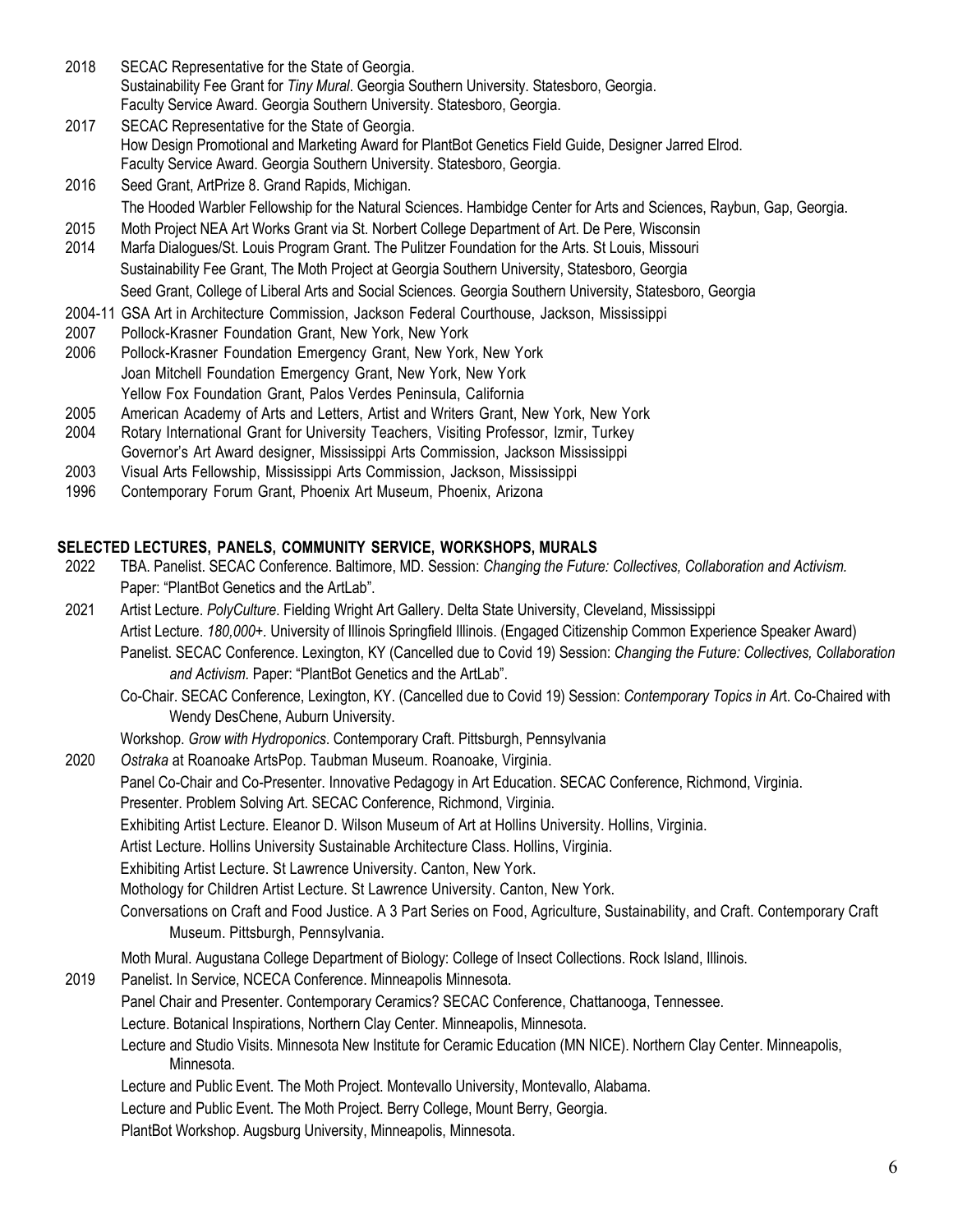Lecture to Sculpture & 3D Classes. North Dakota State University, Fargo, North Dakota 2018 PlantBot Workshop and Lecture. University of South Carolina. Columbia, South Carolina Lecture. PlantBot Genetics Inc. Ronald E. McNair Life History Center. Lake City, South Carolina Panelist. Artist Run Spaces, Collectives, and Collaboration. SECAC Conference, Birmingham, Alabama. PlantBot Workshop and Lecture. University of Florida, Gainesville, Florida Panelist. Artist Run Spaces, Collectives, and Collaboration. SECAC Conference, Birmingham, Alabama. 2017 PlantBot Workshop, Pulse Art and Technology Festival. Telfair Museums, Savannah, Georgia. Presenter. Clean Energy Fest. Pensacola Museum Square, Pensacola, Florida. Panel Chair. Arts and Sciences: Closer than they Think. SECAC Conference, Columbus, Ohio. Panelist. The Living Arts. SECAC Conference, Columbus, Ohio. PlantBot Workshop. Virginia Wesleyan University, Virginia Beach, Virginia. Lecture. Professional Practice Class, Guilford College, Greensboro, North Carolina. Lecture. Crossing Boundaries: Art and the Future of Energy. Pensacola Museum of Art, Pensacola, Florida. 2016 Panelist, Feeding the World: Visualizing Agriculture's Mark on the Land. SECAC Conference. Roanoke, Virginia. Lecture. Figge Art Museum. Davenport, Iowa. Moth Workshop. Longfellow Liberal Arts School, Davenport, Iowa PlantBot Workshop. Augustana Teaching Museum, Rock Isand, Illinois Panelist, Interplanting: agriculture, food and art practice. Florida Local Food Summit, Orlando, Florida. 2015 Lecture. California University of Pennsylvania Department of Art and Design. California, Pennsylvania. Lecture. Slippery Rock University Art Department and the Department of Geology, Geography and the Environment, Slippery Rock, Pennsylvania. Panelist, Soft Science. SECAC Conference. Pittsburgh, Pennsylvania. Artist Lecture. PlantBot Genetics. The Nevelle Public Museum. Green Bay, Wisconsin Artist Lecture, AgriCULTURE Closing and Harvesting Event. Herndon Gallery, Antioch College. Yellow Springs, Ohio. Artist Lecture, PlantBot Genetics. The Studios of Key West. Key West, Florida. Artist Lecture, Towards a Better Future. College Art Association Invitation to ArtSpace. New York, New York. Artist Lecture, Ideas in Sight Lecture Series: PlantBot Genetics. Savanna College of Art and Design (SCAD). Savannah, Georgia. Artist Lecture, Art and Teaching. University of Houston – Clear Lake. Houston, Texas. 2014 Artist Lecture, PlantBot Genetics. Long Island University, Long Island, New York. Artist Lecture, Ignite #38. Mediamatic Foundation, Amsterdam, Netherlands Panelist, In Cahoots: Collaborative and Interdisciplinary Projects. SECAC Conference, Sarasota, Florida. PlantBot Workshop. Elaine L. Jacob Gallery, Wayne State University, Detroit, Michigan Artist Lecture, Great Minds Lecture Series. The College of Liberal Arts and Social Sciences, Georgia Southern University, Statesboro, Georgia 2013 Artist Lecture. Gertrude Herbert Institute of Art, Augusta, Georgia Panelist, We Could Be Heroes: Monsters and Heroes in Contemporary Art Symposium. Brigham Young University Museum of Art. Provo, Utah Panelist, How the Personal is Political. SECAC Conference. Greensboro, North Carolina. 2012 Artist Lecture. St. Edward's University Fine Arts Gallery, Austin, Texas Artist Lecture. Auburn University at the University of Alabama's International Program, Rome, Italy Artist Lecture, PlantBot Genetics. The New Gallery, Calgary, Canada Artist Lecture and Workshop, PlantBot Genetics. State University of New York (SUNY) Geneseo, Geneseo, New York Artist Lecture and Workshop, PlantBot Genetics. Sam Houston State University, Huntsville, Texas Artist Lecture and Workshop, PlantBot Genetics. Slippery Rock University, Slippery Rock, Pennsylvania Panelist, *Disrupt This Session*. College Art Association Conference, Los Angeles, California Community Event, PlantBot Genetics. OxBow Meadows Environmental Learning Center, Columbus Georgia Artist Lecture, Georgia Southern University, Statesboro, Georgia Artist Lecture, Bethany College, Lindsborg, Kansas *Raidus 250 Invitational* Panelist, Mississippi State University, Starkville, Mississippi 2008 Artist Lecture, DePauw University, Greencastle, Indiana Artist Lecture, SUNY Oswego, Oswego, New York 2006 Artist Lecture, *The Power of Privilege,* MLK Day Convocation Address, Hiram College, Hiram, Ohio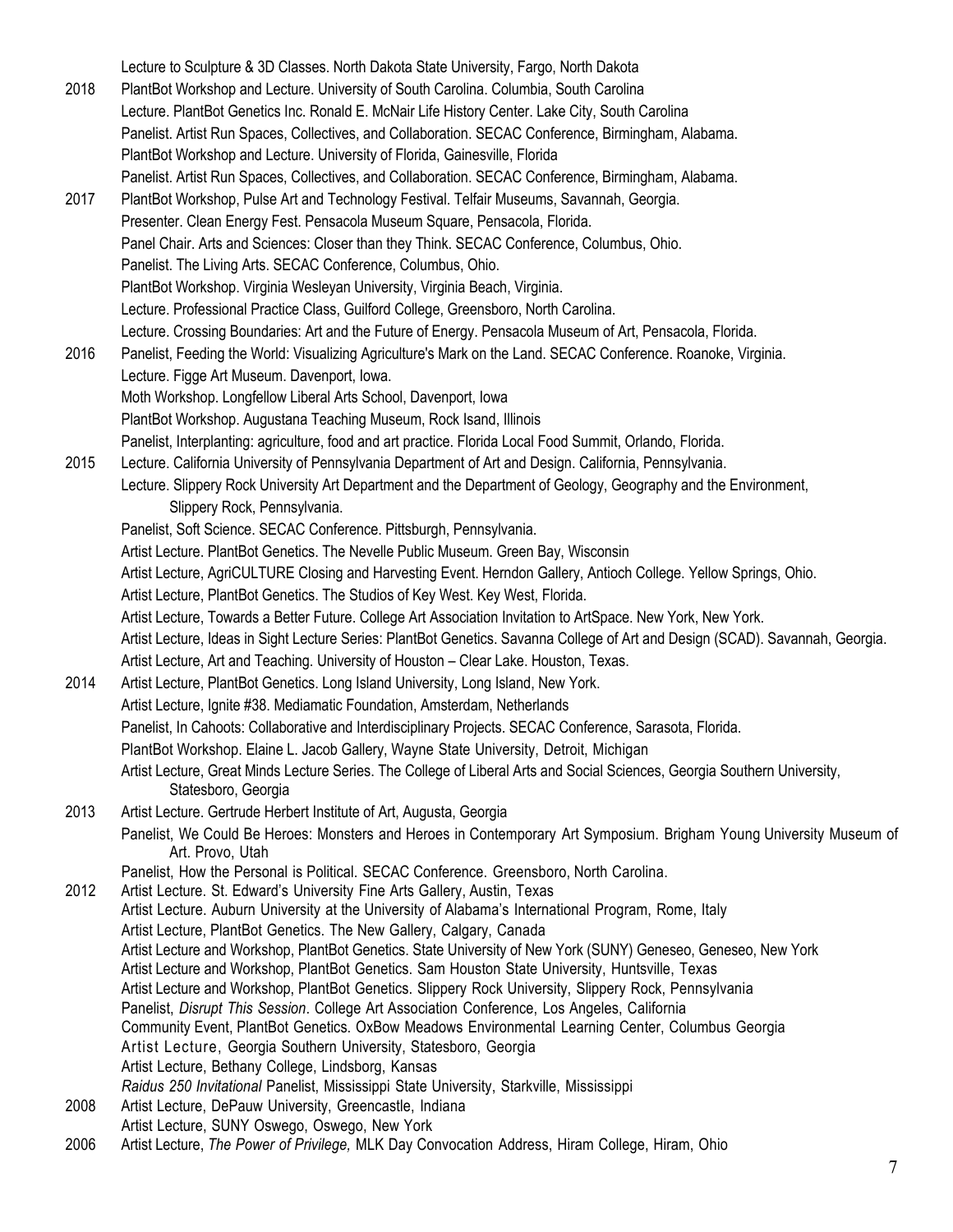- 2005 Panelist Mississippi Museum of Art Invitational, Jackson, Mississippi
- 2002 Artist Lecture, University of Southern Mississippi, Hattiesburg, Mississippi
- 1999 Artist Lecture, North Central College, Naperville, Illinois
- 1998 Monoprint Transfer Workshop, University of North Texas, Denton, Texas
- 1996 Artist Lecture, Auckland Museum and Institute, Auckland, New Zealand

#### **CURATURIAL**

- 2019 Jerome Ceramic Artist Project Grants Juror. Northern Clay Center, Minneapolis, Minnesota.
- 2014 Daniel Mirer: *ArchitorSpace\_Vancancy*. Georgia Southern University Gallery, Statesboro, Georgia. Co-Curated with Marc Mitchell: Curator & Director of Exhibitions at University of Arkansas
- 2012 *RE: Green*. Martha Gault Gallery, Slippery Rock University, Slippery Rock, Pennsylvania (Catalog)

#### **SELECTED BIBLIOGRAPHY**

- Mirzayan, Anna. "Artists Find Creative Ways to Raise Food Insecurity Awareness" HyperAllergic Magazine, Brooklyn, NY. Jan 17, 2022 Web/Print. https://hyperallergic.com/704528/artists-find-creative-ways-to-raise-food-insecurity-awareness/
- Klein, Barret and Brosius, Tierney "Cultural Entomology: Our Love-hate Relationship with Insects" Academic Journey Insects. 2022. Print (ISSN 2075-4450)
- DesChene Wendy and Jeff Schmuki. Out of Place: Artists, Pedagogy and Purpose, edited by Zoe Charlton and Tim Doud, (Punctum Books, 2022) Santa Barbara, California.
- Otwell, Rachel. "Out of this World". Illinois Times. Sept 2. Web/Print. https://www.illinoistimes.com/springfield/out-of-this-world/Content?oid=14022743
- Editor Picks. "Food Podcast: Interactive art experience focuses on issue of food insecurity". Tribune Review September 1. Web. https://triblive.com/local/food-podcast-interactive-art-experience-focuses-on-issue-of-food-insecurity/
- Herring, Lindsey. "Food Justice and Art: Fostering Connections and Understanding." Slow Food USA. Nov. 5. Web. https://slowfoodusa.org/food-justice-and-art-fostering-connections-and-understanding/
- Contemporary Craft Video Interview. "Food Justice: Growing a Healthier Community through Art". Pittsburgh, PA. Nov 10. Web. https://www.youtube.com/watch?v=7pPSga-klH0
- DesChene, Wendy and Jeff Schmuki. Out of Place: Artists, Pedagogy and Purpose. Charlton, Zoe & Tim Doud (Eds.). Punctum Books. Santa Barbara, CA. pp 181-190. Print. ISBN: 9781685710040
- Staff Reporter. "Artists Operate Under the Guise of "PlantBot Genetics Inc". The Roanoake Star, Feb. 28th, 2020. Web/Print.
- Lubke, Keith. "Roots of Collecting Pottery". Studio Potter, November 27. Web/Print https://studiopotter.org/roots-collecting-pottery
- Barnes, Katy. "Moths: Bees of the Night". The Alabamian, Montevallo, AL. September 30, 2019. Web/Print
- EP Sevilla. "Artistas internacionales ofrecen en una exposición su "particular visión" de la Sierra Morena". EuropaPress. June 21, 2019. Web.
- Shields, Kathryn M and Sunny Spillane*. Creative Collaboration in Art Practice, Pedagogy, and Research*. (Cambridge Scholars Publishing, 2018) Chapter 1.2, Pages 33-346 and Cover Image and Color Plate 1.2. Print. ISBN: 1-5275-0352-6
- Dahlgren, Annika. "Plant robots mix art and ecology". University of South Carolina, August 17. Web.
- Burr, Ty. "What's under the Domes? Hope for a Future". Boston Globe. October 14th, 2017.
- DesChene, Wendy and Jeff Schmuki. "Art, Science, and Moths?". National Moth Week Guest Post, June 23, 2 017.Nationalmothweek.org. Web.
- Brunner, Brigitta R. *Creating Citizens*. (University of Alabama Press, 2016) Cover Image and Pages 117-128.
- Turner, Jonathan. "Interactive Art Exhibit Tackles Moths, Plants, Nature". May 10, 2016. Print / Web.
- Scarmana, Lacy. "The Moth Project Satirically Images A World Without Pollinators". WKIV Quad Cities. March 31, 2016. Radio/Web.
- Cullen, Jack. Notes @ Noon: "Our plants sing pop songs". Quad City Times. March 30, 2016. Print/Web.
- Murphy, Michelle, M, and Baptiste Lefebvre. "Horror Plants #5." Editorial. *Make8elieve: Art and Culture Magazine* Oct.-Dec, 2015: 60-61. *Make8elieve.com*. Web.
- Zimmermann, Patricia R*. Thinking through Digital Media: Transnational Environments and Locative Places* (Palgrave Macmillan, 2015) Pages 45-46. Print.
- McMahon, Todd. "Art Project Aims to Squash Myths About Moths." Green Bay Press Gazette, Green Bay, WI. June 17. Web / Print.